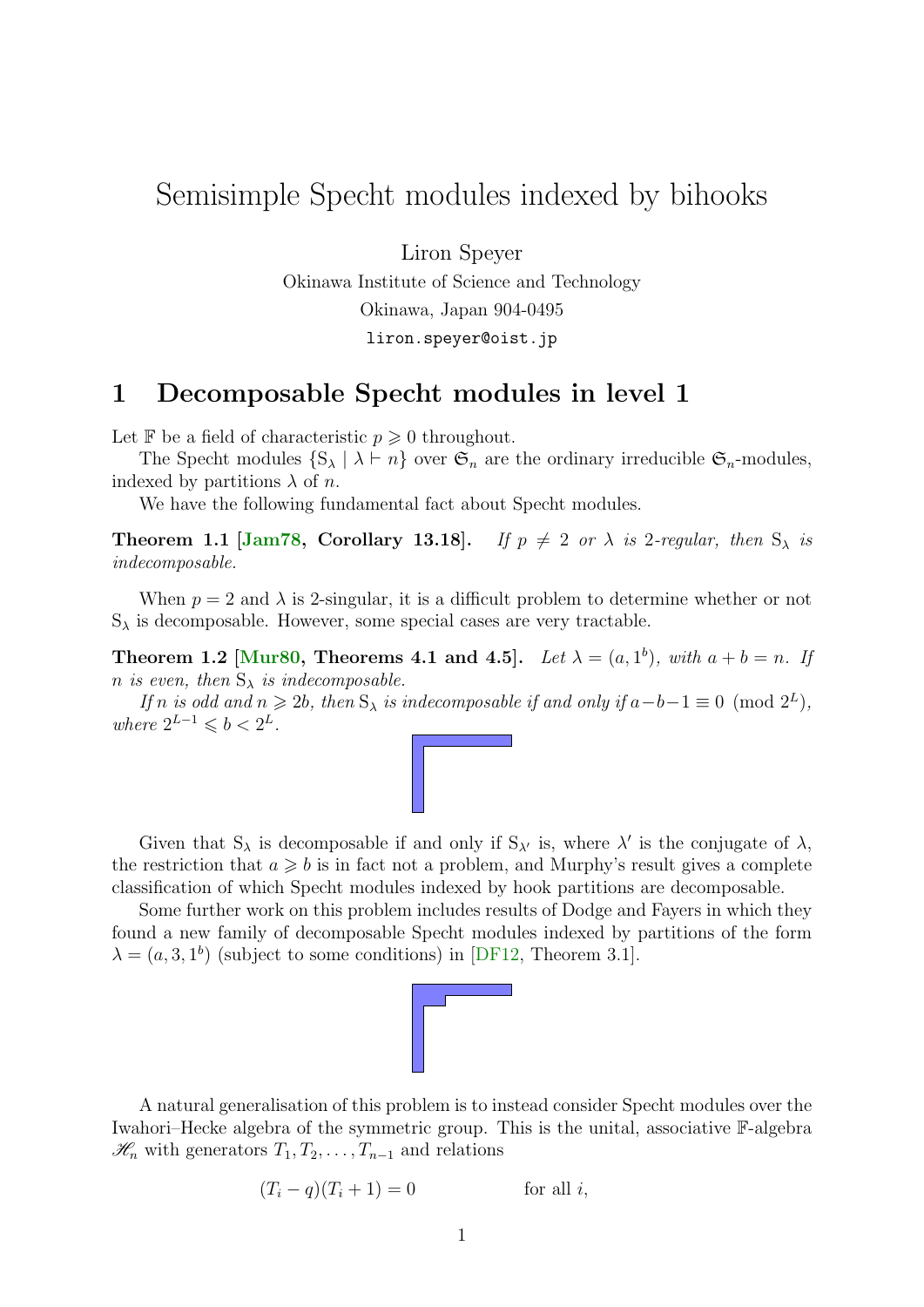$$
T_i T_j = T_j T_i
$$
 for  $|i - j| > 1$ ,  
\n
$$
T_i T_{i+1} T_i = T_{i+1} T_i T_{i+1}
$$
 for  $0 \le i \le n - 2$ ,

<span id="page-1-0"></span>where  $q \in \mathbb{F}$  is a primitive eth root of unity.

Now the Specht modules  $\{S_{\lambda} \mid \lambda \vdash n\}$  over  $\mathcal{H}_n$  are the ordinary irreducible  $\mathcal{H}_n$ modules, indexed by partitions  $\lambda$  of n.

As for symmetric groups, we have (following [\[DJ87,](#page-6-2) Theorem 3.5]) that  $S_\lambda$  is decomposable if and only if  $S_{\lambda'}$  is and:

**Theorem 1.3 [\[DJ91,](#page-6-3) Corollary 8.7].** If  $e \neq 2$  or  $\lambda$  is 2-regular, then  $S_{\lambda}$  is indecomposable.

Once again, when  $e = 2$  (i.e.  $q = -1$ ), and  $\lambda$  is 2-singular, it is difficult to determine whether or not  $S_{\lambda}$  is decomposable. Some cases have been solved. First, we have extended Murphy's results on hooks to  $\mathcal{H}_n$ .

**Theorem 1.4 [\[Spe14,](#page-7-1) Theorem 6.12].** Suppose  $p \neq 2$  and  $\lambda = (a, 1^b)$ . Then  $S_{\lambda}$  is indecomposable if and only if n is even or  $b = 2$  or 3 with  $p \mid \lceil \frac{a}{2} \rceil$ .



**Theorem 1.5 [\[DG20,](#page-6-4) Theorem 6.2].** For  $\lambda = (a, m, m - 1, m - 2, ..., 2, 1^b)$ , the decomposition of  $S_{\lambda}$  into indecomposable summands (as Young modules) is given.





### 2 KLR algebras

We may further generalise our setting to cyclotomic Hecke algebras, deformations of the complex reflection groups  $G(l, 1, n) = \mathbb{Z}/l\mathbb{Z} \wr \mathfrak{S}_n$ . For our purposes, the following theorem of Brundan and Kleshchev will provide the perspective we take in looking for decomposable Specht modules.

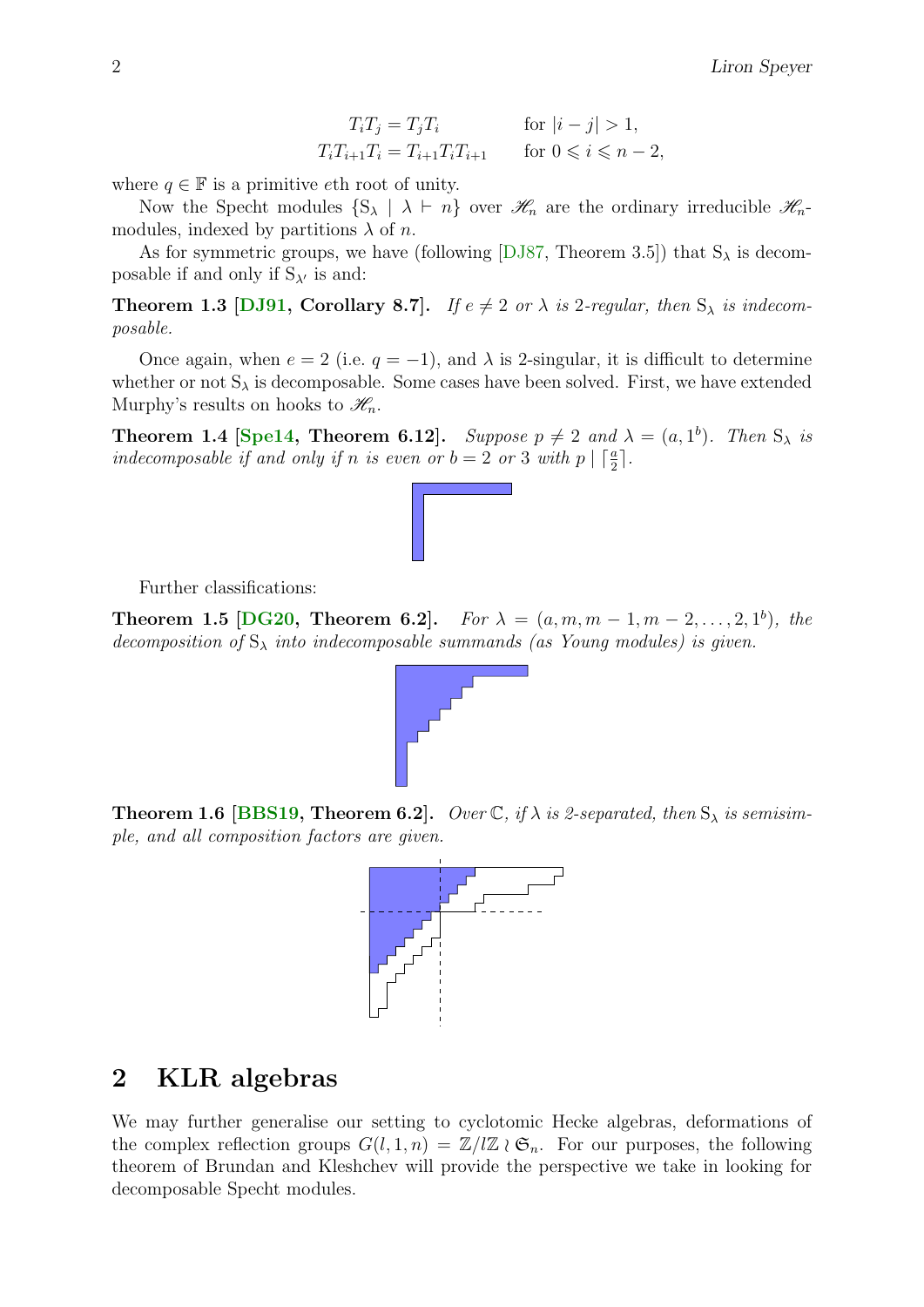<span id="page-2-0"></span>Theorem 2.1 [\[BK09,](#page-6-6) Main Theorem]. The (integral) cyclotomic Hecke algebra in quantum characteristic  $e \geq 2$  is isomorphic to a level l cyclotomic Khovanov–Lauda– Rouquier algebra  $\mathscr{R}_n^{\Lambda}$  of type  $A_{e-}^{(1)}$  $\sum_{e-1}^{(1)}$  if  $e < ∞$ , or  $A_{\infty}$  if  $e = ∞$  (i.e. corresponding to dominant weight  $\Lambda = \Lambda_{\kappa_1} + \Lambda_{\kappa_2} + \cdots + \Lambda_{\kappa_l}$ .

The cyclotomic KLR algebra  $\mathcal{R}_n^{\Lambda}$  is a unital, associative F-algebra with generators

$$
\{e(\mathbf{i}) \mid \mathbf{i} \in (\mathbb{Z}/e\mathbb{Z})^n\} \cup \{y_1, y_2, \dots, y_n\} \cup \{\psi_1, \psi_2, \dots, \psi_{n-1}\}\
$$

subject to a long list of relations. This algebra is naturally Z-graded, which leads us to studying the graded representation theory of cyclotomic Hecke algebras.

## 2.1 Specht modules over  $\mathscr{R}^\Lambda_n$

There is a theory of Specht modules over cyclotomic Hecke algebras, which naturally lead to Specht modules over  $\mathcal{R}_n^{\Lambda}$ , which are the ordinary irreducibles.

Let  $\lambda = (\lambda^{(1)}, \lambda^{(2)}, \ldots, \lambda^{(l)})$  be an *l*-multipartition of *n* and let  $T_{\lambda}$  denote the *column initial*  $\lambda$ -tableau, and denote by  $\mathbf{i}_{\lambda}$  its residue sequence modulo e.

**Example.** Let  $\lambda = ((4, 3), (3, 2, 1)), e = 3$ , and  $\Lambda = 2\Lambda_0$ . Then



and  $\mathbf{i}^{\lambda} = (0, 2, 1, 1, 0, 2, 0, 2, 1, 0, 2, 1, 0).$ 

Following [\[KMR12\]](#page-6-7), the Specht module  $S_{\lambda}$  is the cyclic  $\mathscr{R}_{n}^{\Lambda}$ -module with homogeneous generator  $z^{\lambda}$  subject to the following relations.

- (i)  $e(\mathbf{i})z_{\lambda} = \delta_{\mathbf{i}, \mathbf{i}_{\lambda}} z_{\lambda};$
- (ii)  $y_rz_\lambda=0$  for all r;
- (iii)  $\psi_r z_\lambda = 0$  whenever r and  $r + 1$  are in the same column of  $T_\lambda$ ;
- (iv) Garnir relations.

As in the classical case of the symmetric group,  $S_\lambda$  has a (homogenous) basis indexed by standard  $\lambda$ -tableaux.

**Theorem 2.2** ([\[Rou08,](#page-7-2) [FS16\]](#page-6-8)). If  $e \neq 2$  and  $\kappa_i \neq \kappa_j$  for all  $i \neq j$ , or if  $\lambda$  is a conjugate Kleshchev multipartition, then  $S_{\lambda}$  is indecomposable.

It is natural to now look for decomposable Specht modules in higher levels.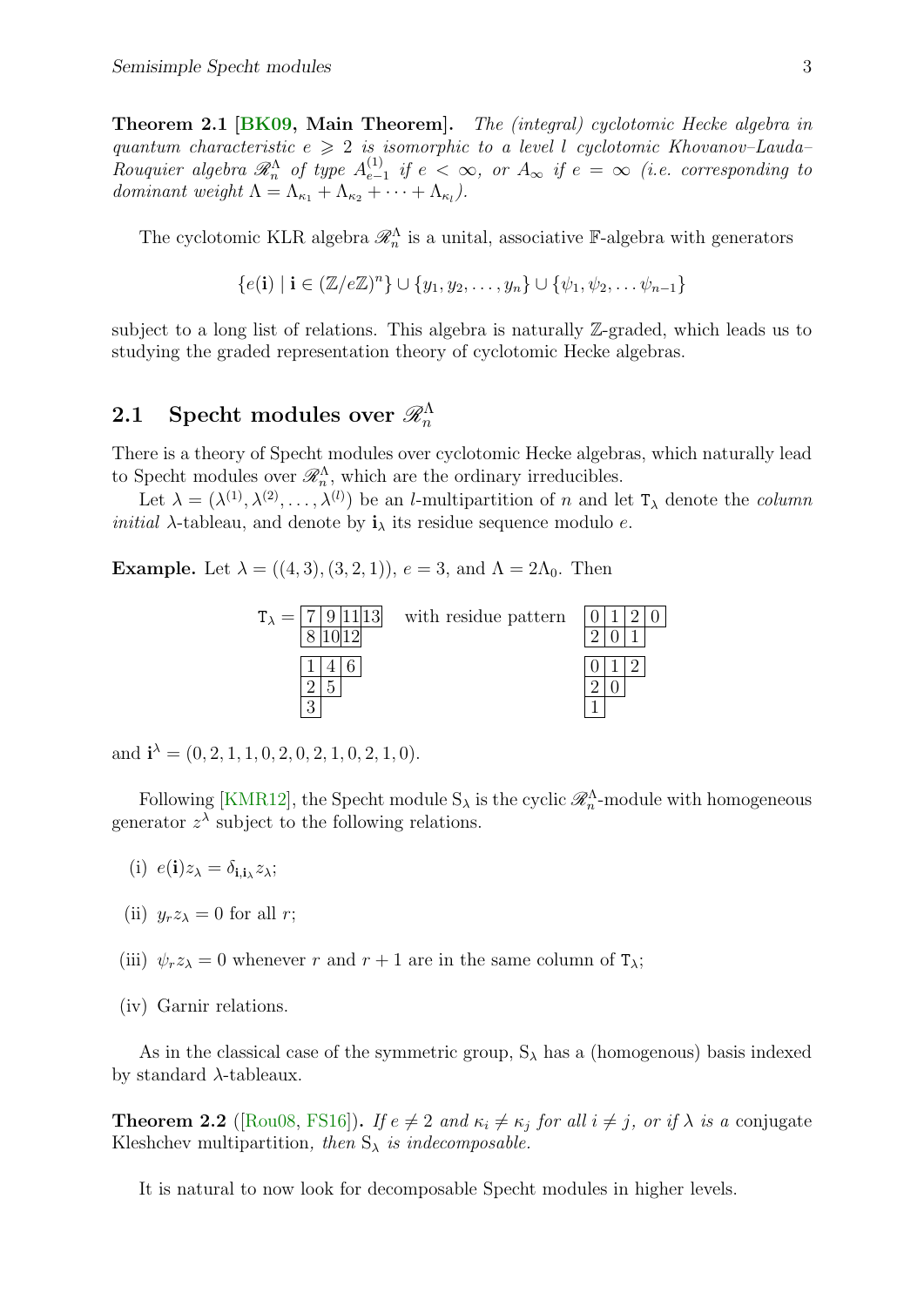### <span id="page-3-0"></span>3 Decomposable Specht modules in level 2

We now fix  $l = 2$ , so that  $\Lambda = \Lambda_{\kappa_1} + \Lambda_{\kappa_2}$  and  $\mathscr{R}_n^{\Lambda}$  is isomorphic to a Hecke algebra of type B. We study Specht modules indexed by *bihooks*  $\lambda = ((a, 1^b), (c, 1^d))$ , a natural generalisation of hooks in level 1. For simplicity, we focus on the case where  $e \neq 2$  and  $\kappa_1 = \kappa_2$  (WLOG we can assume that  $\kappa = (0,0)$ ), though most of our results extend to the  $e = 2$  case.

In previous work, we found large families of decomposable Specht modules indexed by bihooks.

- [\[SS20,](#page-7-3) Theorem 3.8] If  $n < 2e$ , then  $S_\lambda$  is indecomposable (easy to see that all such bihooks are 'conjugate Kleshchev'). If  $n = 2e$ ,  $S_{\lambda}$  is decomposable if and only if  $p \neq 2$ , and  $\lambda = ((a, 1^b), (a, 1^b))$  for some  $a, b$  (proved by an endomorphism computation).
- If  $k, j \geqslant 1$ , and  $\lambda = ((ke), (je))$ , then:
	- (i) if  $j = 1$  or  $k = 1$ , then  $S_{\lambda}$  is decomposable if and only if  $p \nmid j + k$ .
	- (ii) if  $j, k > 1$ , and  $j + k$  is even and  $p \neq 2$ , or if  $j + k$  is odd, then  $S_\lambda$  is decomposable.
- Using Brundan and Kleshchev's *i*-induction and *i*-restriction functors, we can extend the results from  $\lambda = ((ke), (je))$  to  $\lambda = ((ke + a, 1<sup>b</sup>), (je + a, 1<sup>b</sup>)),$  for any  $0 < a \leqslant e$  and  $0 \leqslant b < e$  with  $a + b \neq e$ , or for  $a = b = 0$ .

These bihooks have short legs, for example



• We conjectured that when  $e \neq 2$  and  $p \neq 2$ , the above (+ their conjugates) provide a complete list of decomposable Specht modules indexed by bihooks.

Now, we want to understand the structure of these (usually) decomposable Specht modules. In order to talk about this, we briefly recall that the simple  $\mathscr{R}_n^{\Lambda}$ -modules can be obtained (up to grading shifts) as heads  $D_{\lambda}$  of Specht modules  $S_{\lambda}$  indexed by bipartitions  $\lambda$  that are *conjugate-Kleshchev*. We do not define this condition here, as it will not be used in the talk.

**Lemma 3.1** ([\[MSS20\]](#page-7-4)). Let  $k \geq j \geq 1$ . Then  $S_{((je),(ke))} \cong S^*_{((ke),(je))}\langle j+k\rangle$  as graded  $\mathscr{R}_n^{\Lambda}$ -modules.

We can now assume that  $k \geq i$  without loss of generality. The following similar result will also be useful to us.

**Proposition 3.2** ([\[MSS20\]](#page-7-4)). Let  $k \ge j \ge 1$ . Then  $S_{((ke),(je))} \cong S_{((ke),(je))}^{\circ} \langle -2j \rangle$  as graded  $\mathscr{R}^{\Lambda}_n$ -modules. Further, the direct summands of  $S_{((ke),(je))}$  are self-dual, up to a grading shift.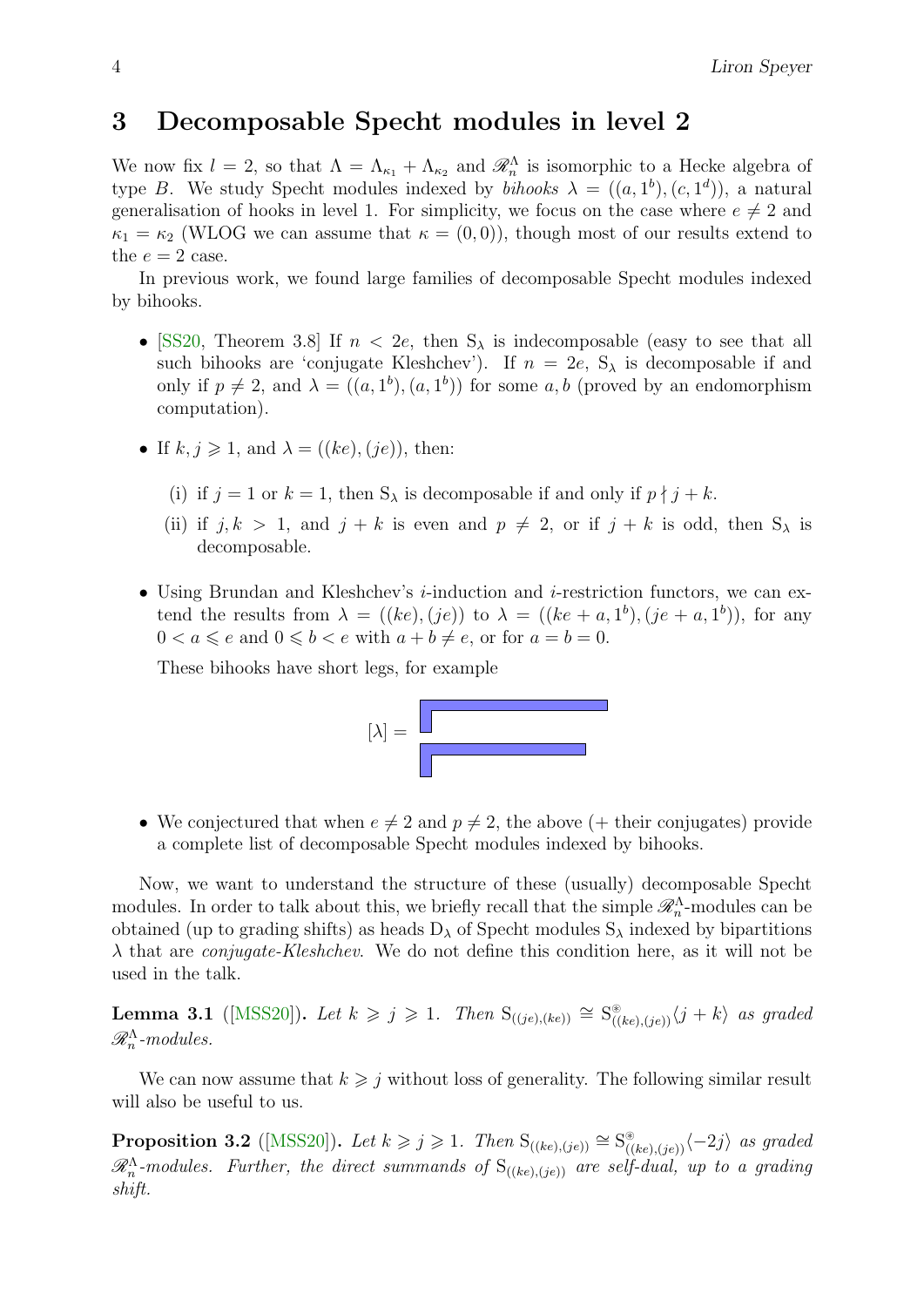<span id="page-4-0"></span>**Example.** Our running examples for the rest of the talk will be  $S_{((4e),(e))}$  and  $S_{((8e),(3e))}$ (choose your favourite  $e$  – it doesn't matter).

We take a brief detour to recall that the Schur algebra  $S(n, n)$  is the quasi-hereditary cover of  $\mathfrak{S}_n$ . Its standard/cell modules  $\Delta(\lambda)$  are indexed by partitions  $\lambda$  of n, and each has a simple head denoted  $L(\lambda)$ . The Schur functor (a functor from  $S(n, n)$ -Mod to  $\mathfrak{S}_n$ -Mod sends  $\Delta(\lambda)$  to  $(S_{\lambda})^*$ , and  $L(\lambda)$  to  $\hat{D_{\lambda}}$  if  $\lambda$  is p-restricted, and 0 otherwise. Here  $\hat{D_{\lambda}}$ denotes the simple head of the dual Specht module  $(S_{\lambda})^*$ , or in other words the simple socle of S<sub> $\lambda$ </sub>. If  $\mu$  is p-restricted, then  $[\Delta(\lambda): L(\mu)] = [(S_{\lambda})^* : \hat{D_{\mu}}]$ .

Thanks to work of James, these decomposition numbers are known (given by an explicit formula) when  $\lambda$  is a two-column partition.

**Theorem 3.3** ([\[KM17,](#page-6-9) [MSS20\]](#page-7-4)). There is a Morita equivalence between  $S(n, n)$  and a certain quotient  $\mathscr{S}_n$  of  $\mathscr{R}_n^{\Lambda}$ . The modules  $S_{((ke),(je))}$  factor through the quotient, and are mapped to  $\Delta(1^j) \otimes \Delta(1^k) \cong \Delta(1^k) \otimes \Delta(1^j)$  under this Morita equivalence.

Remark. The grading is lost under the above Morita equivalence.

The dual Pieri rule now tells us that  $\Delta(1^k) \otimes \Delta(1^j)$  has a filtration by Weyl modules  $\Delta(1^{k+j}), \Delta(2, 1^{k+j-2}), \Delta(2^2, 1^{k+j-4}), \ldots, \Delta(2^j, 1^{k-j}).$  Each such Weyl module occurs exactly once in this filtration.

Now, we also know that Weyl modules are indecomposable. It follows that  $S_{((ke),(je))}$ can only possibly be semisimple if each of the modules  $\Delta(1^{k+j}), \Delta(2, 1^{k+j-2}), \Delta(2^2, 1^{k+j-4}),$  $\ldots$ ,  $\Delta(2^j, 1^{k-j})$  is irreducible. There is a nice combinatorial criterion to determine whether a given  $\Delta(\lambda)$  is irreducible. However, since we need several to be simultaneously irreducible, it turns out that the criterion implies an even simpler characterisation.

**Theorem 3.4** ([\[MSS20\]](#page-7-4)). Suppose  $p \neq 2$  and  $k \geq j$ . Then  $\Delta(1^{k+j})$ ,  $\Delta(2, 1^{k+j-2})$ , ...  $\Delta(2^j, 1^{k-j})$  are simultaneously irreducible if and only if p does not divide any of  $k+j, k+j$  $j-1, \ldots, k-j+2.$ 

- **Example.** The Morita equivalence sends  $S_{((4e),(e))}$  to  $\Delta(1^4) \otimes \Delta(1)$ , which is filtered by  $\Delta(1^5)$  and  $\Delta(2, 1^3)$ . We always have that  $\Delta(1^5) \cong L(1^5)$ .  $\Delta(2, 1^3)$  is irreducible (and thus equal to  $L(2, 1^3)$  if and only if  $p \neq 5$ . If  $p = 5$ , then  $\Delta(2, 1^3)$  has simple head  $L(2, 1^3)$  with simple submodule (i.e. socle)  $\Delta(1^5)$ .
	- It sends  $S_{((8e),(3e))}$  to  $\Delta(1^8) \otimes \Delta(1^3)$ , which is filtered by  $\Delta(1^{11})$ ,  $\Delta(2,1^9)$ ,  $\Delta(2^2,1^7)$ , and  $\Delta(2^3, 1^5)$ . If p does not divide any of 11, 10, ..., 7, then each of those Weyl modules is irreducible.

Suppose that  $p = 3$ , so that it divides precisely one of these numbers. In this case,  $\Delta(1^{11})$  and  $\Delta(2,1^9)$  are still irreducible, but now  $\Delta(2^2,1^7)$  has submodule  $L(2,1^9)$ , and  $\Delta(2^3, 1^5)$  has submodule  $L(1^{11})$ . In particular, S<sub>((8e),(3e))</sub> has no hope of being semisimple in characteristic 3.

Next, we notice that the *Schur functor* maps  $\Delta(1^k) \otimes \Delta(1^j)$  to the signed Young permutation module  $M(k, j) \otimes$ sgn. In particular,  $\Delta(1^k) \otimes \Delta(1^j)$  decomposes as a direct sum of listing modules, which the Schur functor maps to signed Young modules. Essentially, decomposing  $M(k, j)$  into Young modules tells us the number of summands of  $S_{((ke),(je))}!$ But, even better, it tells us that each summand of  $S_{((ke),(je))}$  is self-dual (up to some grading shift).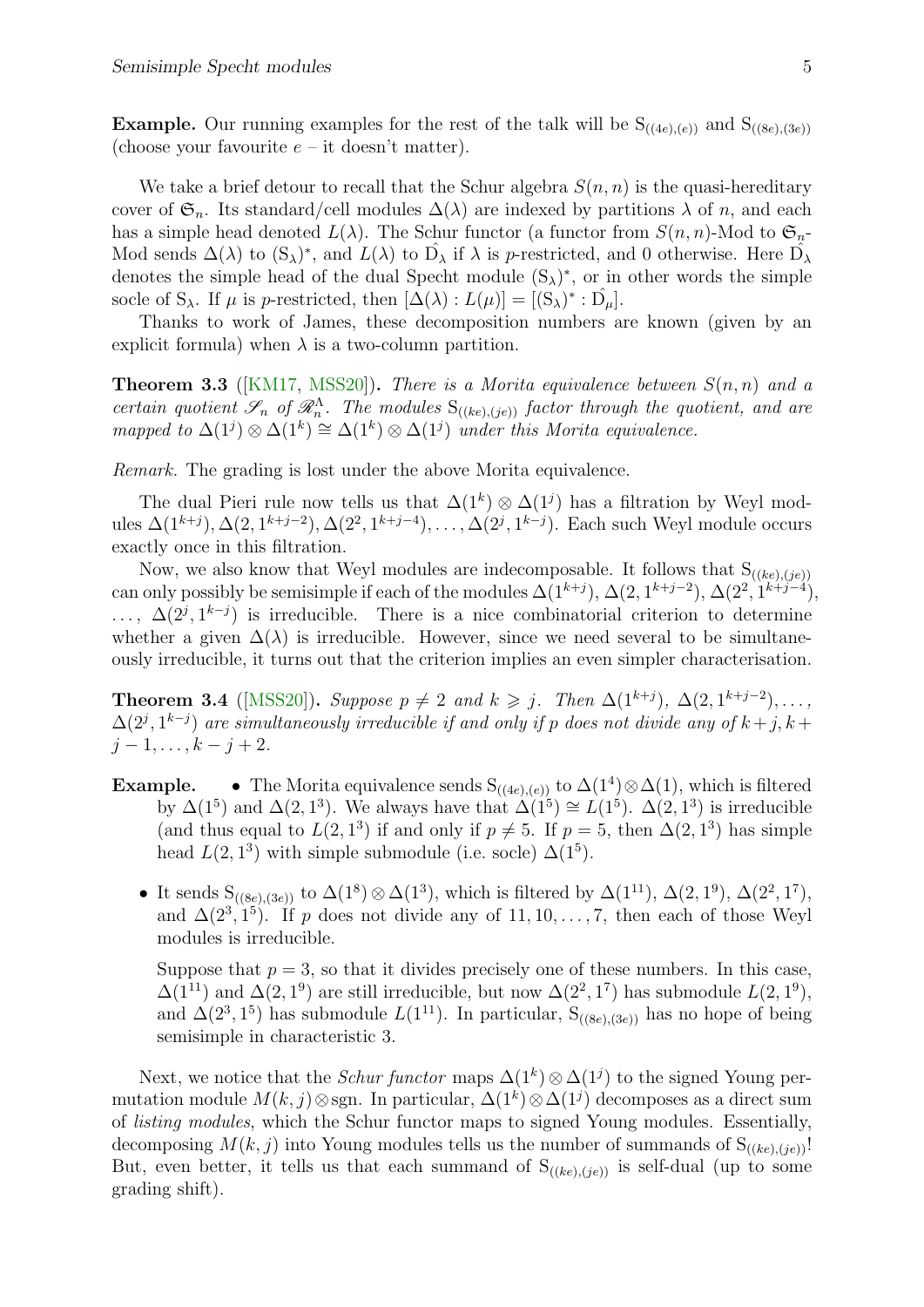<span id="page-5-0"></span>**Corollary 3.5** ([\[MSS20\]](#page-7-4)). Suppose  $e, p \neq 2$  and  $k \geq j$ . Then  $S_{((ke),(je))}$  is semisimple if and only if p does not divide any of  $k + j$ ,  $k + j - 1, \ldots, k - j + 2$ .

Remark. In this semisimple situation, we have that

$$
\Delta(1^k) \otimes \Delta(1^j) \cong L(1^{k+j}) \oplus L(2, 1^{k+j-2}) \oplus \cdots \oplus L(2^j, 1^{k-j}),
$$

but it is not yet clear what these simple modules correspond to on the other side of the Morita equivalence with  $\mathscr{S}_n$ , nor if there should be any grading shifts present there.

**Example.** • When  $p \neq 5$ , we know that  $S_{((4e),(e))}$  is a direct sum of two simples. What are they? There is a (degree 1) homomorphism  $\alpha : S_{((5e),\varnothing)} \to S_{((4e),(e))}$ , which tells us that this one-dimensional is a submodule. There is another (degree 1) homomorphism  $\gamma : S_{((4e,1),(e-1))} \to S_{((4e),(e))}$ , which tells us that  $D_{((4e,1),(e-1))}$  is a composition factor of  $S_{((4e),(e))}$ . It follows that

$$
S_{((4e),(e))} \cong D_{((5e),\varnothing)}\langle 1 \rangle \oplus D_{((4e,1),(e-1))}\langle 1 \rangle
$$

When  $p = 5$ , it is not semisimple – in fact our previous result from [\[SS20\]](#page-7-3) told us it was indecomposable. Since it must be self-dual, we have that  $\Delta(1^4) \otimes \Delta(1) \cong$  $L(1^5)|L(2,1^3)|L(1^5)$ . Using the homomorphisms  $\alpha$  and  $\gamma$  above, we deduce that

$$
S_{((4e),(e))} \cong D_{((5e),\varnothing)}\langle 1 \rangle | \oplus D_{((4e,1),(e-1))}\langle 1 \rangle | D_{((5e),\varnothing)}\langle 1 \rangle.
$$

• When  $p > 11$ ,  $S_{((8e),(3e))}$  is semisimple – a direct sum of 4 simples. Figuring out which takes a little extra trick in this example.

$$
\Delta(1^9) \otimes \Delta(1^2) \cong L(1^{11}) \oplus L(2, 1^9) \oplus L(2^2, 1^7),
$$

while

$$
\Delta(1^8) \otimes \Delta(1^3) \cong L(1^{11}) \oplus L(2, 1^9) \oplus L(2^2, 1^7) \oplus L(2^3, 1^5) \cong (\Delta(1^9) \otimes \Delta(1^2)) \oplus L(2^3, 1^5),
$$

etc. So we can argue inductively like this, and what we get is that this 'final new summand'  $L(2^3, 1^5)$  corresponds to  $D_{((8e, 2e+1),(e-1))}$  coming from the (degree 3) homomorphism  $\gamma : S_{((8e,2e+1),(e-1))} \rightarrow S_{((8e),(3e))}$ , so we know that  $D_{((8e,2e+1),(e-1))}\langle 3 \rangle$ is one of the summands. In fact,

$$
S_{((8e),(3e))}\cong D_{((11e),\varnothing)}\langle 3\rangle\oplus D_{((10e,1),(e-1))}\langle 3\rangle\oplus D_{((9e,e+1),(e-1))}\langle 3\rangle\oplus D_{((8e,2e+1),(e-1))}\langle 3\rangle.
$$

Now suppose that  $p = 3$ . In this case,  $\Delta(1^{11})$  and  $\Delta(2, 1^9)$  are still irreducible, but now  $\Delta(2^2, 1^7)$  has submodule  $L(2, 1^9)$ , and  $\Delta(2^3, 1^5)$  has submodule  $L(1^{11})$ . On the Schur algebra side, we must combine modules  $L(0)$ ,  $L(1)$ ,  $L(1)|L(2)$ , and  $L(0)|L(3)$ to construct a module that is decomposable and has self-dual summands. The only way to do this is to have

$$
\Delta(1^8) \otimes \Delta(1^3) \cong L(0)|L(3)|L(0) \oplus L(1)|L(2)|L(1).
$$

The label match-ups and gradings coincide with how they worked in the semisimple case, and this thus translates to

$$
S_{((8e),(3e))} \cong \bigoplus_{(2)(10,1),(e-1))} \langle 3 \rangle | D_{((8e,2e+1),(e-1))} \langle 3 \rangle | D_{((11e),\varnothing)} \langle 3 \rangle \big)
$$
  
\n
$$
\oplus \bigoplus_{(2)(10,1),(e-1))} \langle 3 \rangle | D_{((9e,e+1),(e-1))} \langle 3 \rangle | D_{((10,1),(e-1))} \langle 3 \rangle \big)
$$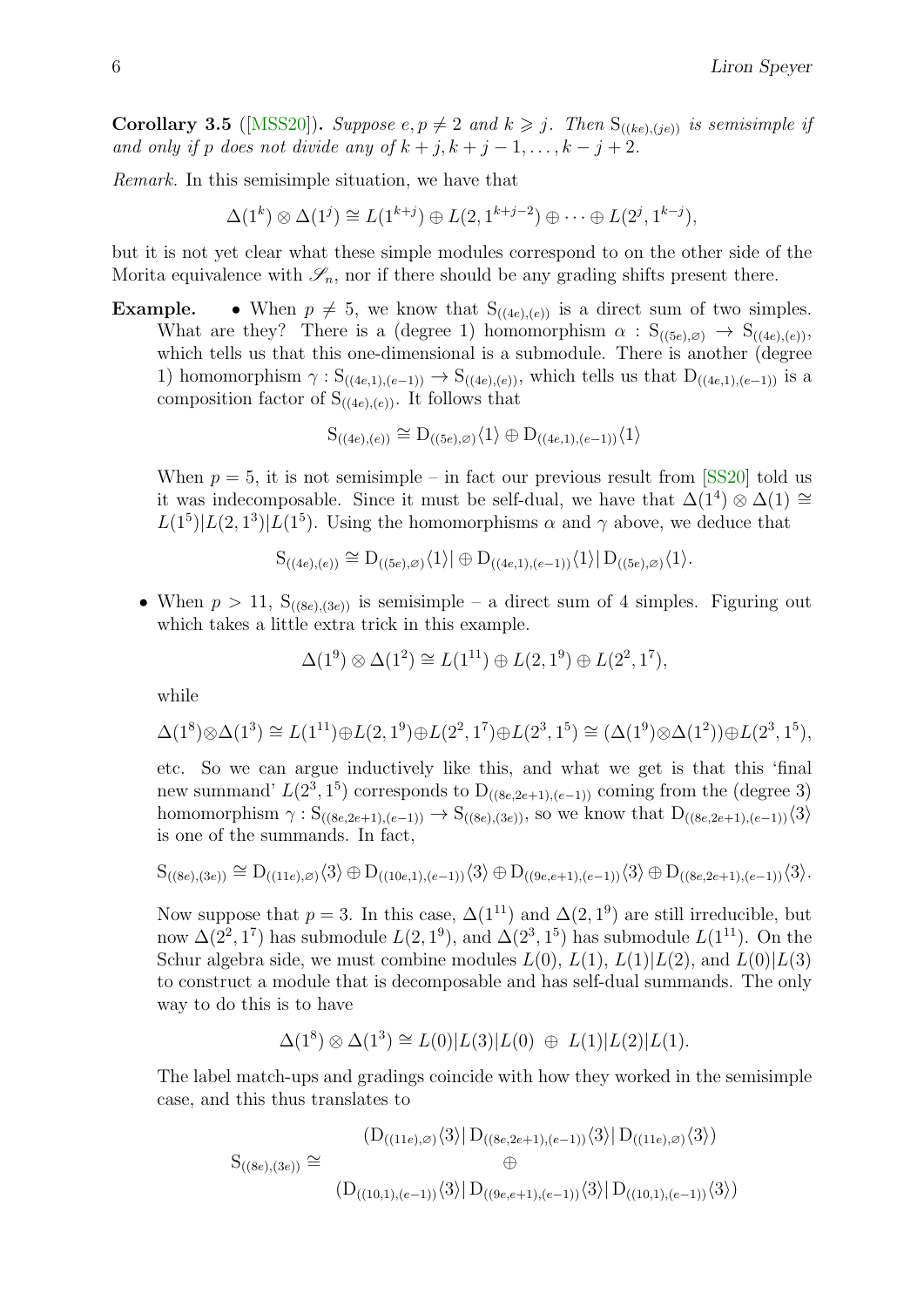<span id="page-6-10"></span>Indeed the general situation looks similar to the above examples when  $p$  divides none of, or exactly one of, the integers  $k + j$ ,  $k + j - 1$ , ...,  $k - j + 2$ .

**Theorem 3.6** ([\[MSS20\]](#page-7-4)). Suppose  $e, p \neq 2$  and  $k \geq j \geq 1$ . If p divides none of  $k + j$ ,  $k + j - 1, \ldots, k - j + 2, \text{ then}$ 

$$
S_{((ke),(je))} \cong D_{((ke+je),\varnothing)}\langle j \rangle \oplus D_{((ke+je-e,1),(e-1))}\langle j \rangle
$$
  

$$
\oplus D_{((ke+je-2e,e+1),(e-1))}\langle j \rangle \oplus \cdots \oplus D_{((ke,je-e+1),(e-1))}\langle j \rangle.
$$

If p divides exactly one of those integers, then each summand of  $S_{((ke),(je))}$  is either one of the simples above (including the degree shift by j), or a uniserial module of the form  $D_{\mu}\langle j \rangle | D_{\nu}\langle j \rangle | D_{\mu}\langle j \rangle$ , for  $\mu$  and  $\nu$  among the above bipartitions.

### References

- <span id="page-6-5"></span>[BBS19] C. Bessenrodt, C. Bowman, and L. Sutton, Kronecker positivity and 2-modular representation theory, [arXiv:1903.07717,](https://arxiv.org/abs/1903.07717) 2019, preprint. [Page [2.](#page-1-0)]
- <span id="page-6-6"></span>[BK09] J. Brundan and A. Kleshchev, [Blocks of cyclotomic Hecke algebras and](http://dx.doi.org/10.1007/s00222-009-0204-8) [Khovanov–Lauda algebras](http://dx.doi.org/10.1007/s00222-009-0204-8), Invent. Math. 178 (2009), no. 3, 451–484. [Page [3.](#page-2-0)]
- [BKW11] J. Brundan, A. Kleshchev, and W. Wang, [Graded Specht modules](http://dx.doi.org/10.1515/CRELLE.2011.033), J. Reine Angew. Math. 655 (2011), 61–87. No citations.
- <span id="page-6-1"></span>[DF12] C. Dodge and M. Fayers, [Some new decomposable Specht modules](http://dx.doi.org/10.1016/j.jalgebra.2012.01.035), J. Algebra 357 (2012), 235–262. [Page [1.](#page-0-0)]
- <span id="page-6-4"></span>[DG20] S. Donkin and H. Geranios, [Decompositions of some Specht modules I](https://doi.org/10.1016/j.jalgebra.2019.12.017), J. Algebra 550 (2020), 1–22. [Page [2.](#page-1-0)]
- <span id="page-6-2"></span>[DJ87] R. Dipper and G. D. James, *[Blocks and idempotents of Hecke algebras of gen](http://dx.doi.org/10.1112/plms/s3-54.1.57)*[eral linear groups](http://dx.doi.org/10.1112/plms/s3-54.1.57), Proc. London Math. Soc.  $54$  (1987), no. 3, 57–82. [Page [2.](#page-1-0)]
- <span id="page-6-3"></span>[DJ91] , q[-tensor space and](http://dx.doi.org/10.2307/2001842) q-Weyl modules, Trans. Amer. Math. Soc. 327 (1991), 251–282. [Page [2.](#page-1-0)]
- <span id="page-6-8"></span>[FS16] M. Fayers and L. Speyer, [Generalised column removal for graded homomor](https://doi.org/10.1007/s10801-016-0674-x)[phisms between Specht modules](https://doi.org/10.1007/s10801-016-0674-x), J. Algebraic Combin. 44 (2016), no. 2, 393– 432. [Page [3.](#page-2-0)]
- <span id="page-6-0"></span>[Jam78] G. D. James, [The Representation Theory of the Symmetric Groups](http://dx.doi.org/10.1007/BFb0067708), Lecture Notes in Mathematics, vol. 682, Springer, Berlin, 1978. [Page [1.](#page-0-0)]
- <span id="page-6-9"></span>[KM17] A. Kleshchev and R. Muth, [Imaginary Schur–Weyl duality](https://doi.org/10.1090/memo/1157), Mem. Amer. Math. Soc. 245 (2017), no. 1157, xvii+83. [Page [5.](#page-4-0)]
- <span id="page-6-7"></span>[KMR12] A. Kleshchev, A. Mathas, and A. Ram, [Universal graded Specht modules for](http://dx.doi.org/10.1112/plms/pds019) [cyclotomic Hecke algebras](http://dx.doi.org/10.1112/plms/pds019), Proc. London Math. Soc. 105 (2012), 1245–1289. [Page [3.](#page-2-0)]